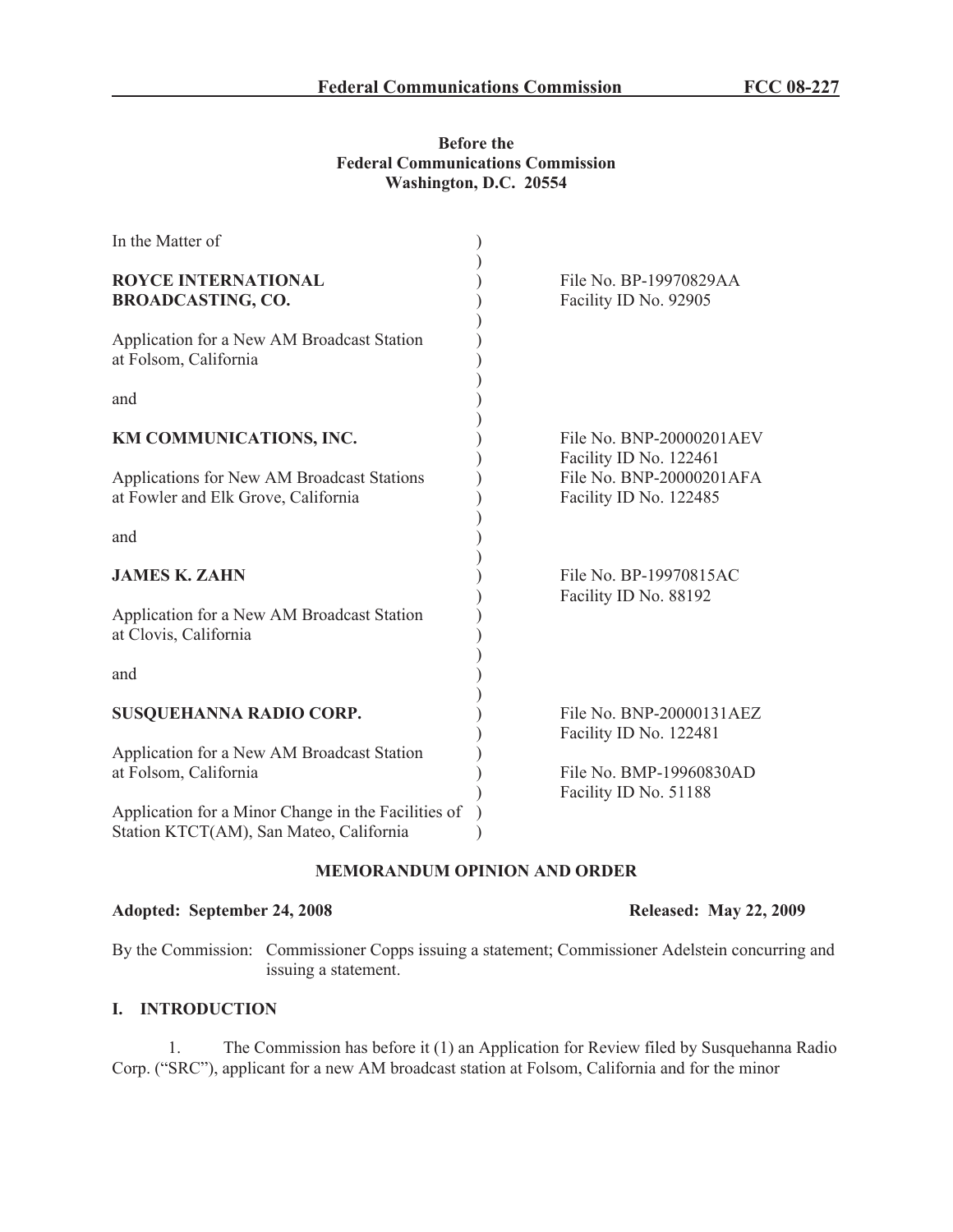modification of the facilities of Station KTCT(AM), San Mateo, California,<sup>1</sup> and (2) a Petition for Reconsideration and Request for Expedited Consideration ("Petition for Reconsideration") filed by James K. Zahn ("Zahn"), applicant for a new AM station at Clovis, California.<sup>2</sup> SRC's and Zahn's applications were determined to be mutually exclusive with the applications of: Royce International Broadcasting Co. ("Royce") for a new AM station at Folsom, California,<sup>3</sup> KM Communications, Inc. ("KM") for new AM stations at Elk Grove, California, and Fowler, California,<sup>4</sup> Kidd Communications for a new AM station at Sparks, Nevada,<sup>5</sup> Pamplin Broadcasting-Washington, Inc. for a new AM station at Union Gap, Washington,<sup>6</sup> and Horizon Broadcasting Group for a new AM station at Prineville, Oregon.<sup>7</sup> These nine applications were filed during the January-February 2000 filing window for AM Broadcast Auction No.  $32<sub>1</sub><sup>8</sup>$  and were collectively designated MX Group AM 17.<sup>9</sup>

2. SRC and Zahn request review of the Media Bureau's ("Bureau") 2003 staff decision<sup>10</sup> in which the Bureau, in part: (1) awarded KM's application for a new AM station at Elk Grove, California, a dispositive preference under Section 307(b) of the Communications Act of 1934, as amended (the "Act");<sup>11</sup> (2) denied SRC's Petition for Partial Reconsideration and Contingent Request for Special Relief, pertaining to the staff's 1999 decision to designate Royce's then-pending KIOQ(AM) major

<sup>2</sup> Zahn filed his Petition for Reconsideration on November 17, 2003. KM filed an Opposition to the Petition for Reconsideration on December 2, 2003. Zahn filed a Reply on December 19, 2003.

<sup>3</sup> File No. BP-19970829AA.

<sup>4</sup> File Nos. BNP-20000201AFA and BNP-20000201AEV.

5 File No. BNP-20000201AFL.

6 File No. BNP-20000131ABW.

7 File No. BNP-20000128ABH.

 $11$  47 U.S.C. § 307(b) ("Section 307(b)").

<sup>&</sup>lt;sup>1</sup> SRC filed its Application for Review on November 17, 2003. We received the following additional pleadings with respect to SRC's Application for Review: (1) Opposition to Application for Review, filed December 2, 2003, by Royce International Broadcasting Company ("Royce"); (2) Opposition to Application for Review, filed December 2, 2003, by KM Communications, Inc. ("KM"); (3) Reply to Opposition of Royce, filed December 17, 2003, by KM; (4) Reply to Opposition of Royce, filed December 18, 2003, by SRC; and (5) Reply to Opposition of KM, filed December 18, 2003, by SRC.

<sup>8</sup> *AM Auction Filing Window and Application Freeze*, Public Notice, 14 FCC Rcd 19490 (MMB 1999); *AM Auction Filing Window and Application Freeze Extended to February 1, 2000*, Public Notice, 15 FCC Rcd 1910 (MMB 2000) ("*AM Auction 32 Window Notice*").

<sup>9</sup> *AM Auction No. 32 Mutually Exclusive Applicants Subject to Auction*, Public Notice, 15 FCC Rcd 20449 (MMB/WTB 2000) ("*Mutually Exclusive Public Notice*"), extended by *AM Auction No. 32 Mutually Exclusive Applicants – Settlement Period and Section 307(b) Filing Period Extended to February 28, 2001*, Public Notice, 15 FCC Rcd 24644 (MMB/WTB 2000).

<sup>10</sup> *Letter to Royce International Broadcasting Co., et al.*, Ref. No. 1800B3-TSN (MB October 16, 2003) (the "*Staff Decision*").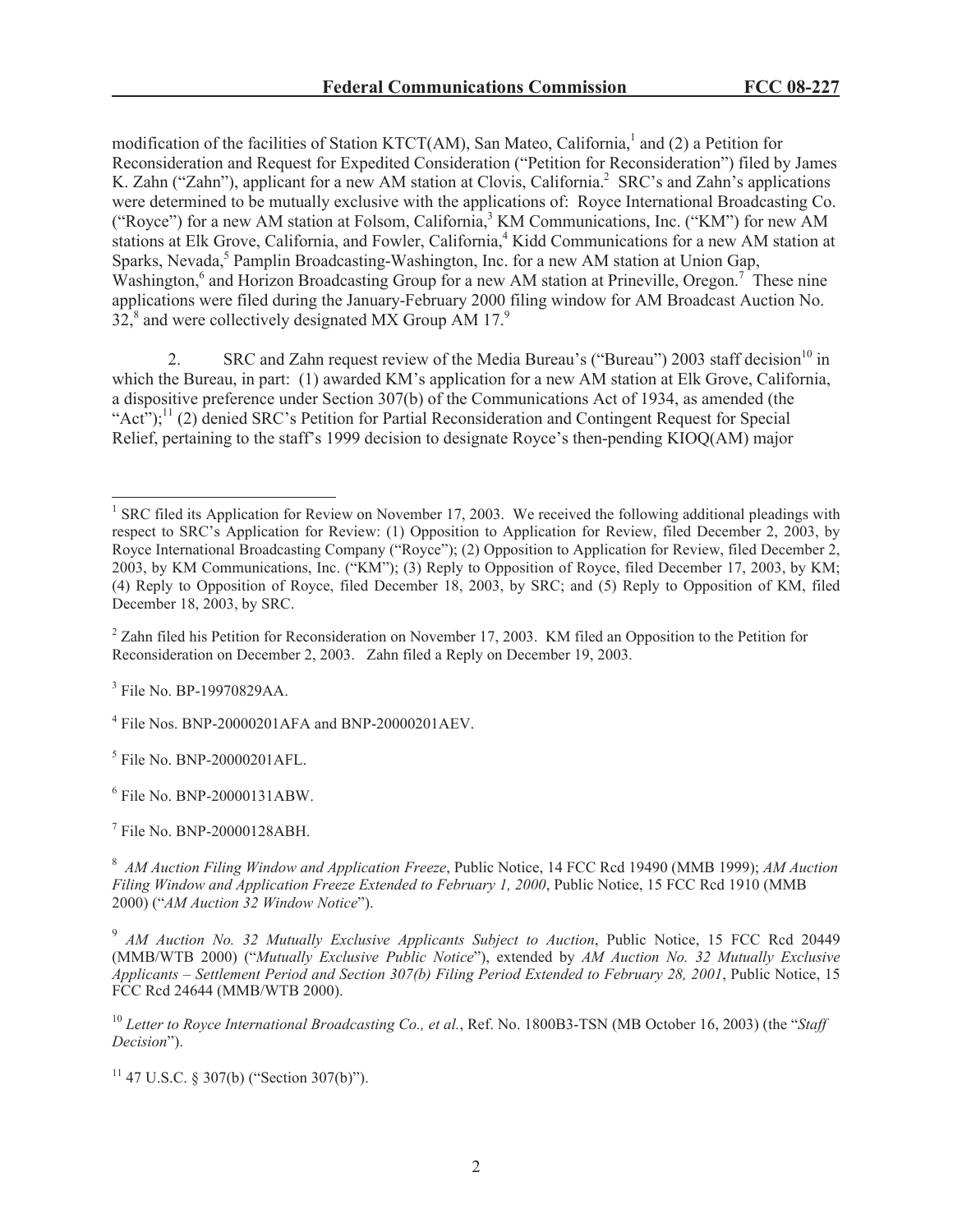modification application as an application for a new station;<sup>12</sup> and (3) denied Zahn's Motion to Dismiss KM's Form 175 auction applications for new AM stations at Elk Grove, California, and Fowler, California.<sup>13</sup>

3. Because the issues raised by SRC and Zahn are related, the Bureau has referred Zahn's Petition for Reconsideration to the Commission, pursuant to Section 1.106(a)(1) of the Commission's Rules,<sup>14</sup> for resolution in conjunction with SRC's Application for Review. We accept the referral of the Petition for Reconsideration so that all the issues related to MX Group AM 17 in AM Auction No. 32 can be resolved together. For the reasons discussed below, we deny the Application for Review and the Petition for Reconsideration.

# **II. BACKGROUND**

4. Grant of a broadcast application for a new AM station is generally determined by competitive bidding procedures.<sup>15</sup> In the *Broadcast First Report and Order*, however, the Commission determined that the broadcast competitive bidding procedures also must take into account the Commission's statutory mandate under Section 307(b) of the Act to provide a "fair, efficient, and equitable" distribution of radio services across the nation.<sup>16</sup> Accordingly, in the *Mutually Exclusive Public Notice*, released October 27, 2000,<sup>17</sup> the Bureau requested, *inter alia*, amendments to the parties' applications containing supplemental information relating to the fair, efficient, and equitable distribution of radio service under Section 307(b). All of the applicants in MX Group AM 17 filed amendments in response to the *Mutually Exclusive Public Notice*.<sup>18</sup> The Bureau then proceeded to make the required

<sup>14</sup> *See* 47 C.F.R. § 1.106(a)(1) ("Petitions requesting reconsideration of other final actions taken pursuant to delegated authority will be acted on by the designated authority or referred by such authority to the Commission.")

<sup>15</sup> *See Implementation of Section 309(j) of the Communications Act-Competitive Bidding for Commercial Broadcast and Instructional Television Fixed Services Licenses*, First Report and Order ("*Broadcast First Report and Order*"), 13 FCC Rcd 15920, 15964-65 (1998); *recon. granted in part and denied in part*, 14 FCC Rcd 8724 (1999); *modified*, 14 FCC Rcd 12541 (1999).

 $16$  47 U.S.C. § 307(b).

<sup>17</sup> *See Mutually Exclusive Public Notice*, *supra* n. 9, 15 FCC Rcd at 20451-52.

<sup>12</sup> *Letter to Royce International Broadcasting Co.,* Ref No. 1800B3-JR (MMB February 9, 1999) (*"February 9, 1999, Staff Decision*").

 $13$  The staff had evaluated all nine applications under Section 307(b). In addition to the actions referenced above, the *Staff Decision* determined that the Pamplin Broadcasting-Washington, Inc. proposal for Union Gap, Washington, the Kidd Communications proposal for Sparks, Nevada, and the KM proposal for Elk Grove, California were entitled to dispositive Section 307(b) preferences. The three applicants were directed to file FCC Form 301 long-form applications.

 $18$  The Bureau sent a second request for amendments to the parties' applications, addressing Section 307(b) issues, by letter dated October 22, 2001. *See Letter to Royce International Broadcasting Co., et al.*, Ref. No. 1800B3-TSN (MMB October 22, 2001). The October 2001 Section 307(b) request bore OMB Control No. 3060-0996. All applicants in MX Group AM 17 responded to the October 2001 307(b) request, asking that the Bureau consider their already-filed 307(b) amendments.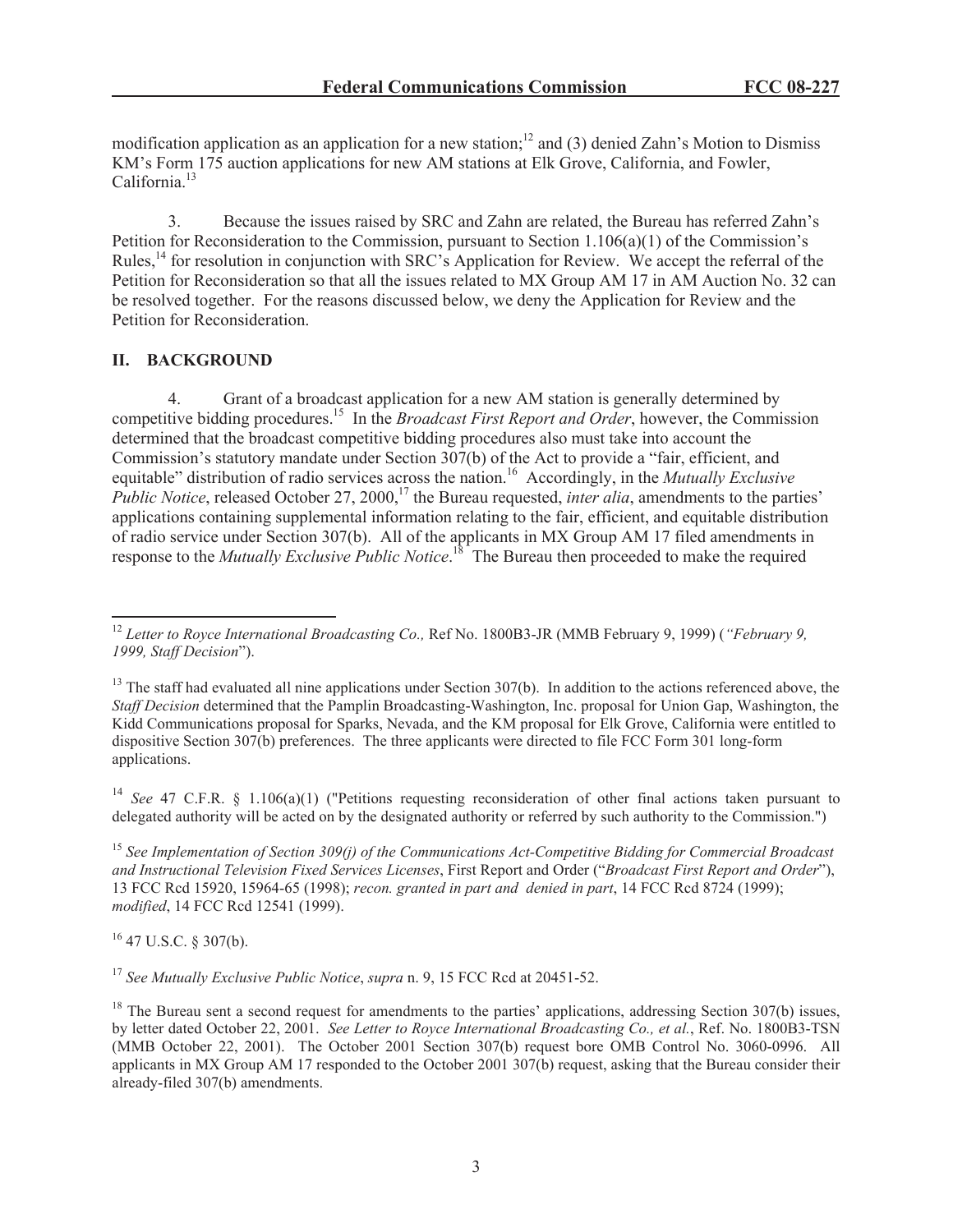threshold determinations under Section 307(b), using the Commission's established priorities for such determinations.<sup>19</sup>

5. The Bureau found, in part, that KM's Elk Grove proposal and SRC's and Royce's Folsom proposals would provide first local service to their respective communities.<sup>20</sup> Because each of these first local transmission service proposals would serve the entire Sacramento Urbanized Area, the staff evaluated each proposal under the guidelines set forth in *Faye and Richard Tuck*<sup>21</sup> and determined that each was entitled to consideration as a first local service. The *Staff Decision* also found that both Elk Grove and Folsom are abundantly served. The Bureau then explained that when there are competing proposals, and each proposes a first local transmission service to two well-served communities, a Section  $307(b)$  preference is given to the proposal to serve the more populous community.<sup>22</sup> Based upon the applicants' Section 307(b) amendments, which included adjusted population data, the Bureau determined that the station in Elk Grove would serve a larger population than that in Folsom and, accordingly, that KM was entitled to a dispositive Section 307(b) preference over SRC and Royce.<sup>23</sup> Therefore, the Bureau directed KM to file a complete Form 301 application, and stated that upon grant of the Elk Grove construction permit to KM, it would dismiss, *inter alia*, Zahn's application for a new AM station at Clovis, California, SRC's application for a new AM station at Folsom, California, and SRC's application for a minor modification of Station KTCT(AM), San Mateo, California.

6. The Bureau also denied SRC's Petition for Partial Reconsideration and Contingent Request for Special Relief ("Petition").<sup>24</sup> In its Petition, SRC had requested that the Bureau reconsider and reverse its prior decision to designate Royce's then-pending major modification application for Station KIOQ(AM) as an application for a new station.<sup>25</sup> SRC also argued that Royce's application should be dismissed due to the alleged failure to protect  $KTCT(AM)$ 's licensed facilities.<sup>26</sup> The Bureau

<sup>20</sup> *See Staff Decision, supra* n. 10 at 5.

<sup>21</sup> *Faye and Richard Tuck, Inc., KBEC,* Memorandum Opinion and Order, 3 FCC Rcd 5374 (1988) ("*Tuck*").

<sup>22</sup> *See Blanchard, Louisiana and Stephens, Arkansas*, Memorandum Opinion and Order, 10 FCC Rcd 9828, 9829 ("*Blanchard*").

<sup>23</sup> *See supra* n. 13.

<sup>25</sup> *See* SRC Petition at 11.

<sup>19</sup> *See Revision of FM Assignment Policies and Procedures*, Report and Order, 90 FCC 2d 88 (1982), *recon. denied,* 56 RR 2d 448 (1984) ("*FM Assignment Policies*"). The Commission's service priorities when making a Section 307(b) determination are: (1) first full-time aural service; (2) second full-time aural service; (3) first local service; and (4) other public interest matters. Priorities (2) and (3) are given equal weight. These priorities were first applied in Section 307(b) determinations in the AM context by the Review Board in *Alessandro Broadcasting Co.*, Decision, 56 RR 2d 1568 (Rev. Bd. 1984). The Bureau explicitly stated that the FM Assignment Policies pursuant to Section 307(b) would be applied in AM Auction No. 32. *See Mutually Exclusive Public Notice*, *supra* n. 9, 15 FCC Rcd at 20451.

<sup>24</sup> *See Staff Decision*, *supra* n. 10 at 6-8.

 $^{26}$  In its Petition, SRC also contended that it should be afforded a Section 307(b) advantage with respect to KTCT(AM) that would be comparable to the relief the February 9, 1999, Staff Decision granted to Royce with respect to KIOQ(AM). The Bureau denied this request, and SRC did not seek review of this decision.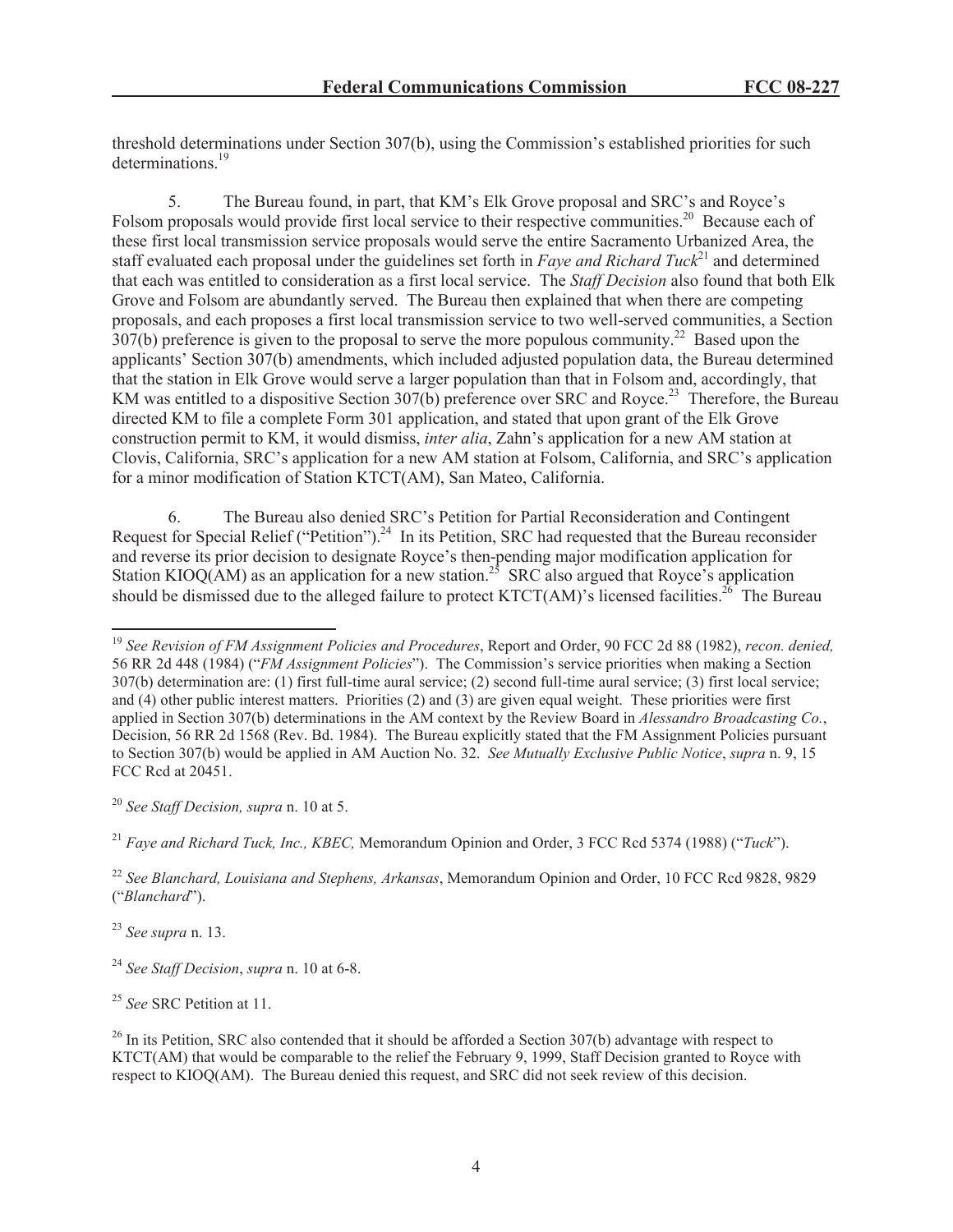refused to reconsider the re-designation of Royce's major change application, explaining that the Commission had already analyzed the relative positions of the Royce and KTCT(AM) applications and concluded that both were properly included in  $MX$  Group AM  $17<sup>27</sup>$  The Bureau also rejected SRC's argument that Royce's application was technically deficient and should be dismissed, explaining that, under the Commission's broadcast auction rules, the staff does not examine an applicant's technical submission prior to an auction except to the extent necessary to determine mutual exclusivity and to comparatively evaluate proposals under Section 307(b).<sup>28</sup> The Bureau clarified that issues relative to whether Royce's application fully protected KTCT(AM) would appropriately be raised only in connection with Royce's complete Form 301 application.

7. Finally, the Bureau denied Zahn's Motion to Dismiss KM's Form 175 applications for new AM stations at Fowler and Elk Grove, California.<sup>29</sup> Zahn argued that KM's two pending applications were inconsistent and thus must be dismissed.<sup>30</sup> The Bureau determined it was inappropriate to address this issue at that time and reiterated that "[i]n order to resolve these proceedings as expeditiously as possible, we consider technical issues only to the extent necessary to determine mutual exclusivity and to make determinations under 307(b)."<sup>31</sup>

8. On review, SRC challenges: (1) the Commission's two-phase auction procedures, in which we defer reviewing an applicant's technical and legal qualifications until the second phase, the long-form application stage; (2) the staff's Section 307(b) analysis and subsequent determination that KM's Elk Grove proposal merited a Section 307(b) preference; and (3) the Bureau's refusal to reverse its February 1999, decision to re-designate Royce's KIOQ(AM) major modification application as an application for a new AM station. On reconsideration, Zahn reiterates its arguments that KM's applications are inconsistent and should have been dismissed pursuant to Section 73.3518 of the Commission's Rules.

## **III. DISCUSSION**

9. **Two-Phase Auction Procedures.** We reject SRC's contention that the staff should have subjected the short-form applications to acceptability and grantability reviews. SRC's proposal, which has previously been thoroughly debated, and ultimately rejected, by the Commission, is inconsistent with the Commission's competitive bidding procedures. Section 309(j) of the Act requires that the Commission promote the "rapid deployment of new technologies, products and services for the benefit of the public. . . .<sup>332</sup> The Commission's two-phase competitive bidding procedures are designed to effectuate this Congressional mandate and to ensure the efficient award of broadcast construction permits. In the first phase, AM applicants file a short-form application (FCC Form 175), along with limited

<sup>28</sup> *See Broadcast First Report and Order*, *supra* n. 15, 13 FCC Rcd at 15974.

<sup>30</sup> *See* Zahn Motion to Dismiss at 2 (citing 47 C.F.R. § 73.3518).

<sup>27</sup> *See Royce International Broadcasting Company*, Memorandum Opinion and Order, 18 FCC Rcd 16059 (2003) ("*Royce International*").

<sup>29</sup> *See Staff Decision, supra* n. 10 at 8.

<sup>31</sup> *Staff Decision, supra* n. 10 at 8.

 $32$  47 U.S.C. § 309(j)(3)(A).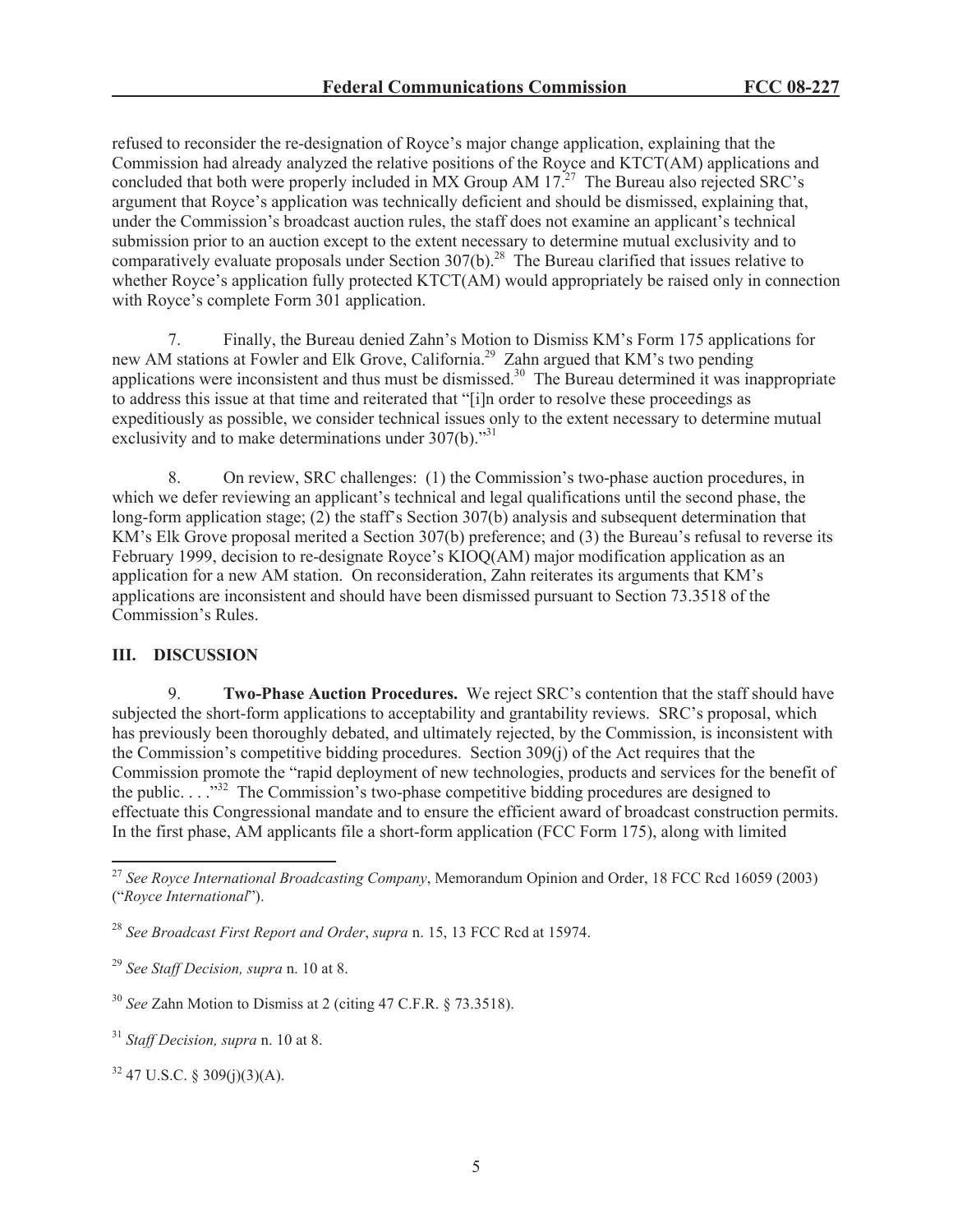engineering data to enable the staff to determine mutual exclusivities.<sup>33</sup> During this short-form application phase, the staff does not consider basic qualification issues or engage in pre-auction processing of the technical data, beyond the review necessary to determine mutual exclusivity and to make necessary determinations under Section 307(b). In the second phase, the winning applicants are required to submit long-form applications, which are fully reviewed by the staff for legal and technical acceptability.

10. On review, SRC acknowledges that the staff properly adhered to these well-established procedures, but argues that the procedures themselves are flawed. Specifically, SRC asserts that the staff should review the applications for basic legal and technical acceptability at the short-form stage, before conducting the Section 307(b) analysis. Such pre-auction review, according to SRC, would have resulted in the dismissal of two applications in MX Group AM 17: (1) KM's Elk Grove application, which, SRC argues, is technically unacceptable because it would cause prohibited interference to both the daytime and nighttime licensed facilities of KTCT(AM); and (2) Royce's Folsom application, which, SRC asserts, is riddled with problems, including its failure to protect KTCT(AM)'s licensed facilities. According to SRC, the dismissal of these "patently ungrantable applications" in the short-form stage would have simplified and accelerated this proceeding and resulted in a "far more efficient and fundamentally fair" resolution of this case.<sup>34</sup>

11. SRC's proposal that staff conduct a pre-auction acceptability review has previously been considered, and rejected, by the Commission when it established the current broadcast auction procedures.<sup>35</sup> The Commission found that such pre-auction review would not simplify or accelerate proceedings, as SRC avers, but would instead complicate and delay proceedings. The Commission explained that "the time and expense entailed in adjudicating fully all unresolved issues relating to the

<sup>&</sup>lt;sup>33</sup> AM applicants are required to file Section I and Section III-A Tech Box of FCC Form 301, Application for Construction Permit. By submitting the Form 175 short-form application, which requires various certifications as to the legal, technical, financial, and other qualifications of the applicant, applicants declare, under penalty of perjury that "all matters and things stated in [the] application and attachments, including exhibits, are true and correct." *See* FCC Form 175.

<sup>&</sup>lt;sup>34</sup> SRC Application for Review at 3, 7. In its Engineering Statement, SRC also claims that the staff did not properly apply interference standards to establish mutual exclusivity between the applications. Specifically, SRC contends that the staff should not assume that applications filed during the window that enter into the 25 percent root-sumsquare ("RSS") of another window-filed application are mutually exclusive. *See* 47 C.F.R. § 73.182(k) (providing that the RSS methodology should be applied for the "calculation of nighttime interference for non-coverage purposes." In order to limit the number of interfering signals that must be taken into account, a "25 percent exclusion method" is used in making the calculations. By this method, the staff is able to determine which applications will cause unacceptable nighttime interference to other stations.). According to SRC, applications which enter the RSS calculation of other applications are only mutually exclusive if the ability of one of the facilities to provide principal community interference free service is also eliminated. We disagree. The staff properly applied the relevant AM interference rules (47 C.F.R. §§ 73.37, 73.182, 73.187) in making its mutual exclusivity determinations. *See, e.g., Nelson Enterprises, Inc.*, Memorandum Opinion and Order, 18 FCC Rcd 3414 (2003).

<sup>&</sup>lt;sup>35</sup> The Commission recognized that limiting pre-auction analysis of all filed applications to a determination of mutual exclusivity could result in "applicants, whose technical proposals are unacceptable, participating and perhaps prevailing in an auction" and, therefore, the Commission considered but rejected an alternate approach that would involve pre-auction processing of submitted technical data. *See Implementation of Section 309(j) of the Communications Act-Competitive Bidding for Commercial Broadcast and Instructional Television Fixed Services Licenses*, Notice of Proposed Rulemaking, 12 FCC Rcd 22363, 22391 (1997).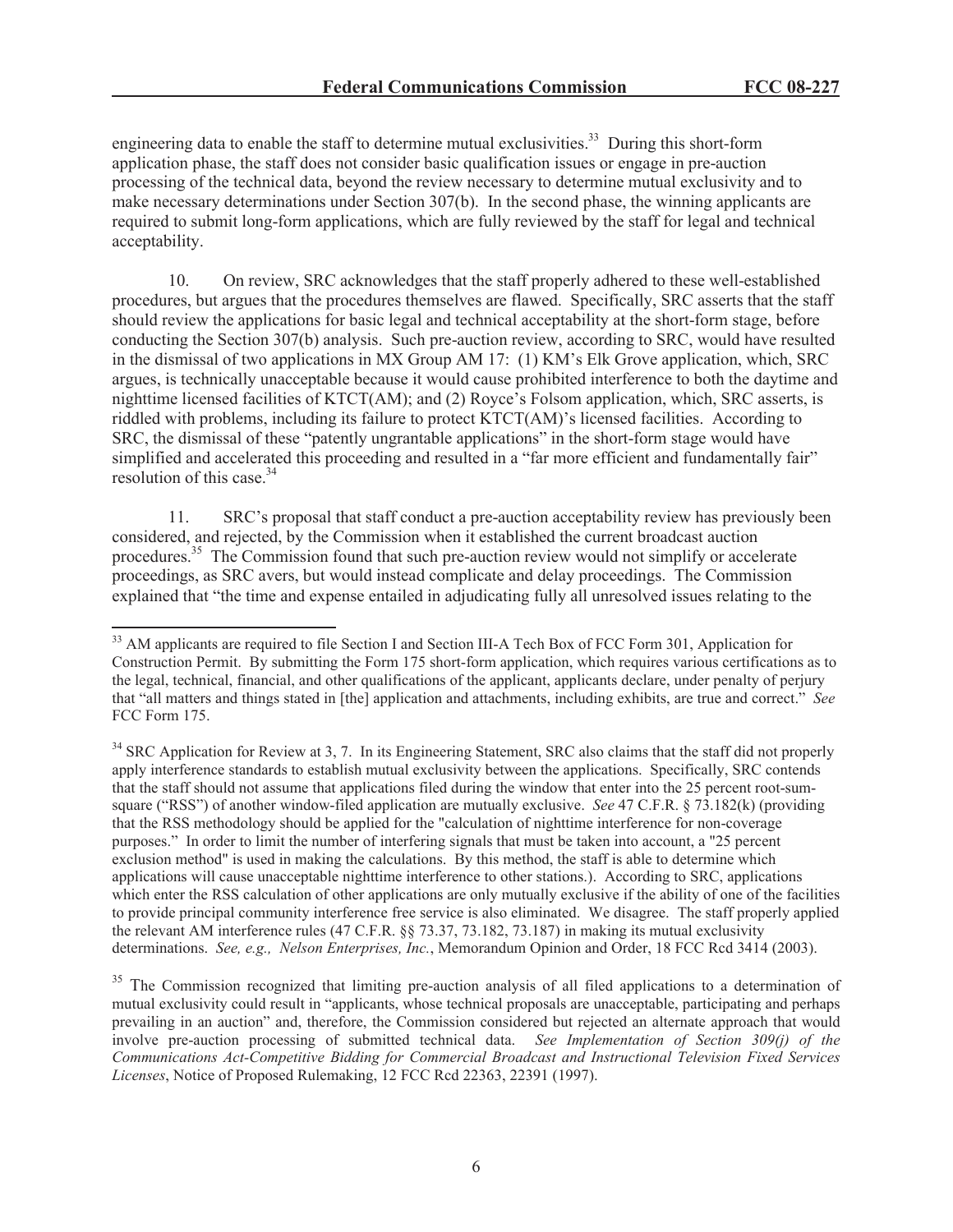basic qualification issues as to all pending applicants would greatly exceed any additional delay that might result from the eventual disqualification of a winning bidder. For these reasons, we find that deferring consideration of basic qualifying issues until after the auction is fairer and ultimately more efficient than resolving any issues relating to the basic qualifications of all pending applicants, only one of which will be the winning bidder."<sup>36</sup> Accordingly, the Commission chose to defer the acceptability and grantability review until the long-form stage.<sup>37</sup> Such a process comports with our statutory objective as well as our efforts to reduce the administrative burdens at the initial stages of the auction process, avoid unnecessary delay in the initiation of service, and encourage applicants to participate in the process.<sup>38</sup>

12. Despite this clear mandate, SRC contends that the current auction procedures result in the selection at the short-form stage of proposals from "unqualified" applicants, such as, according to SRC, KM's Elk Grove proposal. If the procedures are not rectified in the manner advocated by SRC, it warns that a "processing disaster looms."<sup>39</sup> We find SRC's concerns unfounded. Section 309 of the Act requires that licenses be granted via competitive bidding only to "qualified" applicants,<sup>40</sup> and the Commission's rules and processes accordingly weed out or discourage unqualified applicants in several ways. For example, winning applicants whose long-form applications cannot be granted for legal or technical reasons are subject to default payments.<sup>41</sup> During the long-form application stage, the staff thoroughly reviews each application, and if an application is found to be defective, it will be denied or dismissed. At this stage, we also provide ample opportunity for parties to challenge the legal and technical qualifications of an applicant.<sup>42</sup> We do not and will not, however, consider challenges, such as SRC's misplaced attacks on the Royce and KM applications, at the short-form stage of the proceeding for the reasons previously stated by the Commission. $\hat{a}$ 

13. Our decision not to conduct a pre-auction qualification review of all broadcast auction applicants was upheld on appeal by the U.S. Court of Appeals for the District of Columbia Circuit.<sup>44</sup> That

<sup>36</sup> *See Broadcast First Report and Order*, *supra* n. 15, 13 FCC Rcd at 15951.

<sup>37</sup> *Id.* at 15953.

 $^{38}$  *Id.* at 15979. The "statutory objective" is found in 47 U.S.C. § 309(j)(3)(A).

<sup>39</sup> SRC Application for Review at 9.

<sup>40</sup> *See* 47 U.S. C. §§ 309(j)(1) and (j)(5). The statute accords the Commission discretion to make the determination as to basic qualifications to hold a license either before, or after, the auction.

<sup>41</sup> 47 C.F.R. § 1.2109(c) (winning auction bidder who is found unqualified or who defaults on auction payments is liable for default penalties set forth in Section 1.2104(g)(2)); *see also Broadcast First Report and Order*, *supra* n. 15, 13 FCC Rcd at 15979.

<sup>42</sup> *See* 47 C.F.R. § 73.5006 (establishing procedures for filing petitions to deny against long-form applications).

<sup>43</sup> KM filed its long-form Elk Grove application on December 16, 2004. The application was accepted for filing on December 23, 2004, and petitions to deny were due by January 3, 2005. We note that SRC had the opportunity to challenge KM's application at this stage, but did not file a petition to deny or any other opposition.

<sup>44</sup> *Orion Communications Ltd. v. FCC*, 221 F.3d 196, No. 98-1424, slip op. (D.C. Cir. June 13, 2000) ("We also find nothing arbitrary and capricious in the FCC's decision to decline to pursue unresolved claims that applicants had not met the filing requirements in place at the time they filed their application, as well as its decision to evaluate the

(continued…)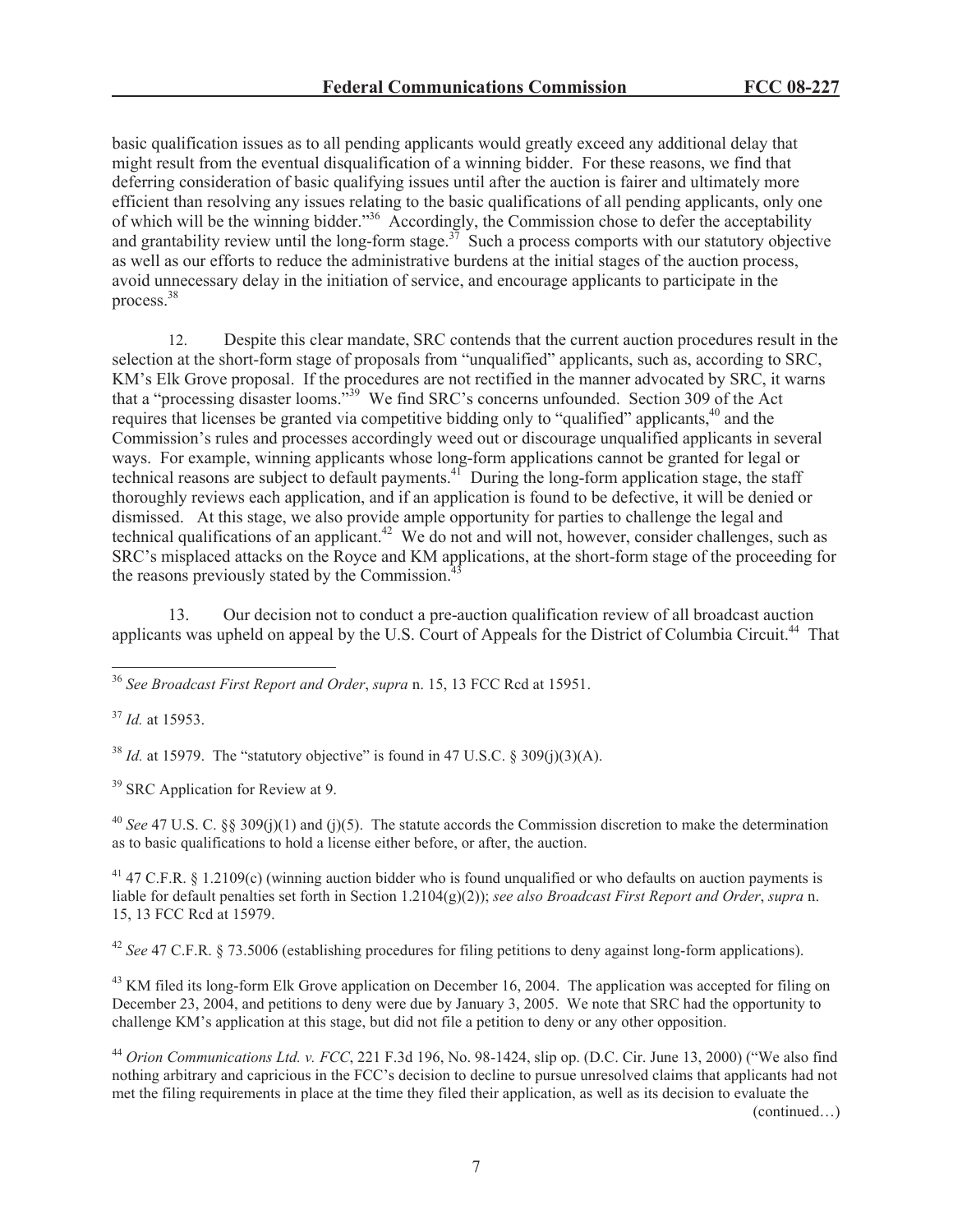procedure has also been recently challenged by broadcast applicants and explained and affirmed by the full Commission.<sup>45</sup>

14. SRC further argues that the Bureau has violated its *Ashbacker* rights.<sup>46</sup> In *Ashbacker*, the Supreme Court held that under Section 309(a) of the Act, in cases in which there are two *bona fide* mutually exclusive applications for a license, the Commission may not grant one application without considering the competing application.<sup>47</sup> Short-form applications to participate in auctions, however, are governed by Section 309(j), which relates to the Commission's competitive bidding authority, not the procedural requirements of Sections 309(a) or 309(e) or the *Ashbacker* doctrine.<sup>48</sup> Thus, there is no right to a hearing at the short-form application stage. The Bureau's 307(b) analysis, a "threshold" determination, also does not trigger the right to a hearing.<sup>49</sup> SRC's argument is, therefore, misplaced.<sup>50</sup>

15. **Section 307(b) Determination.** SRC argues that even if the auction procedures are tenable, the Bureau still erred in granting a dispositive Section 307(b) preference to KM's Elk Grove proposal. Specifically, SRC contends that the Bureau erred in considering in its Section 307(b) determination attributes of the *city* of Elk Grove, which KM proffered in response to the *Mutually Exclusive Public Notice*. In February 2000, when KM filed its Elk Grove proposal, the community of Elk Grove was a Census Designated Place ("CDP"). Subsequent to this initial filing, however, Elk Grove became incorporated, a fact KM noted in its Section 307(b) amendment. SRC asserts that the Bureau should have only considered the attributes of the Elk Grove CDP, not the newly incorporated city of Elk Grove, because "[i]t is well established that comparative credit cannot be given for changes occurring after an application has become 'frozen' for comparative purposes."<sup>51</sup>

16. We recognize that there are situations, such as in the comparative hearing context, in which it is well established that an applicant is prohibited from reporting any new information that would

<sup>46</sup> *Ashbacker Radio Corp. v. FCC*, 326 U.S. 327 (1945) ("*Ashbacker*").

<sup>47</sup> *Id.* at 333. The Communications Act requires a comparative hearing only when "a substantial and material question of fact is presented or the Commission for any reason is unable to make the finding …." 47 U.S.C. § 309(e); *see also Hispanic Information & Telecommunications Network, Inc.*, 865 F.2d 1289 (D.C. Cir. 1989).

<sup>48</sup> *See Elleron Oil Co. and WVI Partners, Inc.*, Order, 13 FCC Rcd 17246, 17251-52 (WTB 1998).

<sup>49</sup> *See, e.g., U.S. v. Storer Broadcasting Co.*, 351 U.S. 192 (1956) (holding that the Commission has the statutory authority to prescribe threshold eligibility standards and to dismiss without a hearing applications not meeting such requirements).

<sup>50</sup> We note again that SRC had the opportunity to challenge KM's application when it was accepted for filing, but chose not to oppose it. *See* n. 43, *supra*.

<sup>51</sup> SRC Application for Review at 11.

<sup>(…</sup>continued from previous page)

qualifications of only the winning bidder. Petitioners have offered us no persuasive reason to question the FCC's conclusion that both decisions were justified by its desire to avoid unnecessary litigation.").

<sup>45</sup> *See Powell Meredith Communications Company*, Memorandum Opinion and Order, 19 FCC Rcd 12672 (2004); *Winstar Broadcasting Corp.*, Order on Reconsideration, 20 FCC Rcd 2043 (2005).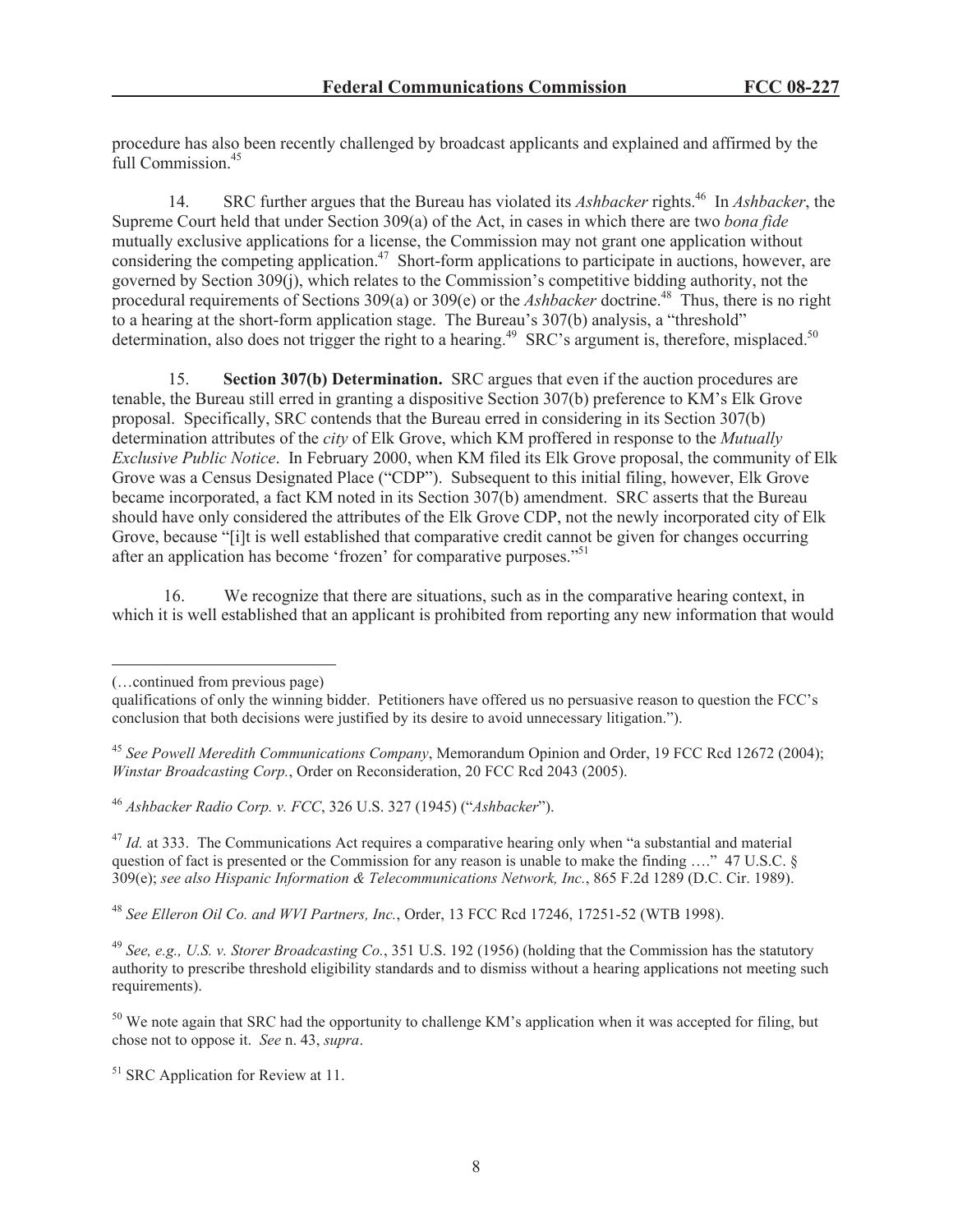enhance its comparative position after a "snap-shot" date established for the application.<sup>52</sup> This is not such a situation. SRC's reliance on one comparative hearing case and one *Notice of Proposed Rulemaking*<sup>53</sup> in support of the proposition that comparative credit cannot be given for changes occurring after an application has become frozen, is misplaced. The current situation is not a comparative hearing, but an auction proceeding, governed by distinct rules and procedures.

17. Moreover, traditionally, in examining fair distribution pursuant to Section 307(b) of the Act, proposals are analyzed as of the date the 307(b) information is requested. In AM Auction No. 32, the Bureau proactively solicited supplementary information from the applicants, including the number of stations providing protected service to the applicant's proposed community of license and the population of the community of license, according to the latest Census data.<sup>54</sup> The Bureau, accordingly, properly evaluated KM's updated and current information regarding the community of Elk Grove, including its new status as an incorporated city, in making its Section 307(b) determination.

18. SRC also asserts that the Bureau's Section 307(b) analysis was flawed because it failed to reflect and distinguish the respective attributes of the communities of Elk Grove and Folsom, but simply distinguished the communities by comparing their populations. We disagree and find no error in the Bureau's Section 307(b) analysis and award of a dispositive preference to Elk Grove, the more populous community. The Bureau determined that both: (1) the competing Elk Grove and Folsom applications would provide first local service; (2) Elk Grove and Folsom are located within the Sacramento Urbanized Area, but are independent communities, entitled to consideration as a first local service;<sup>55</sup> and (3) Elk Grove and Folsom are abundantly served.<sup>56</sup> When comparing two or more proposals, each of which contemplates first local transmission service under Priority (3) to two well-served communities, it is wellsettled Commission policy to compare the relative populations of the communities and award the Section 307(b) preference to the more populous community.<sup>57</sup> Folsom's 2000 Census population was 51,884,

<sup>54</sup> *See Mutually Exclusive Public Notice, supra* n. 9, 15 FCC Rcd at 20451.

<sup>55</sup> Because we do not blindly award a first local service preference to proposed communities located in well-served urbanized areas, the staff evaluated the proposed communities' relationship to the Sacramento Urbanized Area, in accordance with the standards set forth in *Tuck. See Staff Decision, supra* n. 10 at 5; *see also Tuck, supra* n. 21, 3 FCC Rcd at 5376.

<sup>56</sup> *See Staff Decision, supra* n. 10 at 5. We consider five or more services to be "abundant." *Family Broadcasting Group*, Decision, 53 RR 2d 662 (Rev. Bd. 1983), *review denied*, FCC 83-559 (Nov. 29, 1983); *see also LaGrange and Rollingwood, Texas*, Memorandum Opinion and Order, 10 FCC Rcd 3337 (1995).

<sup>57</sup> *See Blanchard*, *supra* n. 22, 10 FCC Rcd at 9829 (when comparing first local service proposals for two wellserved communities, the Commission bases its decision on a straight population comparison between the communities, even when the population differential is as small as 38 persons); *Genoa, Mt. Morris, and Oregon, Illinois*, Report and Order, 14 FCC Rcd 10727 (1999).

<sup>52</sup> *See*, *e.g*., *Comparative Standards for Noncommercial Educational Applicants,* Memorandum Opinion and Order, 16 FCC Rcd 5074, 5084-85, *recon. denied*, 17 FCC Rcd 13132 (2002) (subsequent history omitted). The "snapshot" date is a set date used for purposes of comparing applications. The "snap-shot" date is employed to provide a level competitive field for applicants, with their qualifications all compared as of the same time.

<sup>53</sup> *Angeles Broadcasting Network*, Memorandum Opinion and Order, 59 RR 2d 752 (1985) and *Proposals to Reform the Comparative Hearing Process to Expedite the Resolution of Cases*, Notice of Proposed Rulemaking, 5 FCC Rcd 4050 (1990).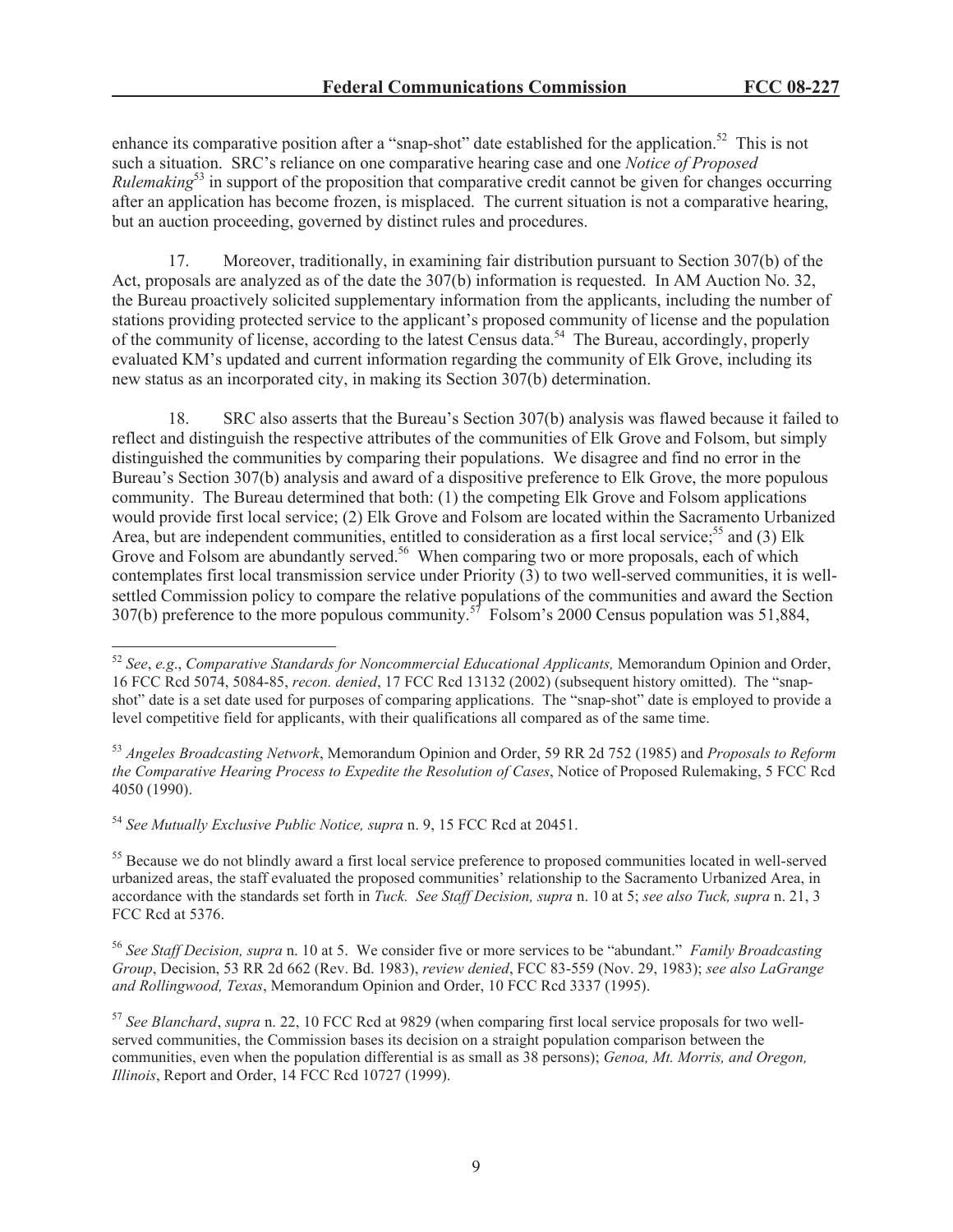while that for Elk Grove was  $59,984$ <sup>58</sup>. The staff, therefore, awarded the dispositive Section 307(b) preference to Elk Grove, the more populous community.

19. SRC argues that the relative populations of the proposed communities of license are only dispositive under *Blanchard* if a "meaningful distinction" could not be made on other grounds, such as by comparing the communities' respective attributes.<sup>59</sup> Accordingly, SRC asserts that the staff should have attempted to compare and distinguish Elk Grove and Folsom based on non-population factors. In *Blanchard*, however, the Commission stated that "in a choice among competitive counterproposals both involving Priority 3 (first local service), the Commission has uniformly made the decision based on population difference and a comparison of reception services. And, where it has found that neither community falls below a threshold level of reception services, the Commission has based its decision on a straight population comparison."<sup>60</sup> Accordingly, we find no error in the Bureau's consideration of population to award the 307(b) preference to Elk Grove. The staff's 307(b) analysis is consistent with *Blanchard* and its progeny.<sup>61</sup>

20. **Re-Designation of Royce Major Modification Application.** Finally, SRC devotes much discussion in its Application for Review to the history of Royce's construction permit for KIOQ(AM) and the Bureau's February 1999, decision to convert Royce's major modification application for KIOQ(AM) into an application for a new AM station at Folsom, California. SRC argues that, if the Bureau instead had dismissed Royce's modification application, it could have granted SRC's KTCT(AM) minor modification application, without subjecting it to competing applications during the AM Auction No. 32 auction filing window. This, however, is not the case. Even if we were to reverse the Bureau's decision, this would not avail SRC or change the resolution of MX Group AM 17 in Auction No. 32.

21. In 1987, Royce acquired the construction permit for KIOQ(AM), Folsom, California.<sup>62</sup> The initial permit, granted in 1984, gave the permittee 18 months to construct the station. Under the rules in effect at the time, however, the Bureau granted extensions for any circumstance beyond the permittee's control that prevented the timely construction of broadcast facilities, provided that the permittee was taking steps to resolve the problem and to complete construction.<sup>63</sup> Accordingly, after acquiring the permit, Royce received seven consecutive construction extensions because of what Royce described as

<sup>&</sup>lt;sup>58</sup> KM cited a Sacramento Area of Council of Governments estimate of 72,687 for Elk Grove's population, but conceded that the actual Year 2000 population was in the order of only 50,000 people. U.S. Census data for Elk Grove was limited because the city incorporated on July 1, 2000, after the April 1, 2000 Census Day. Accordingly, the 2000 Census population total of 59,984 for Elk Grove is based upon the Elk Grove CDP. The Bureau, however, also noted that while the Census did not provide a figure for the newly incorporated Elk Grove City, the evidence presented indicated that it would be higher than the 59,984 reported for the Elk Grove CDP. *See Staff Decision, supra* n. 10 at 6.

<sup>59</sup> SRC Application for Review at 12.

<sup>60</sup> *Blanchard*, *supra* n. 22, 10 FCC Rcd at 9829.

<sup>61</sup> *See supra* n. 57.

 $62$  File No. BP-810710AC. The permit was initially issued to Folsom Radio, Inc. An application to assign the permit to Royce (File No. BAP-861118EA) was granted December 31, 1986.

<sup>63</sup> *See* 47 C.F.R. § 73.3534 (1998).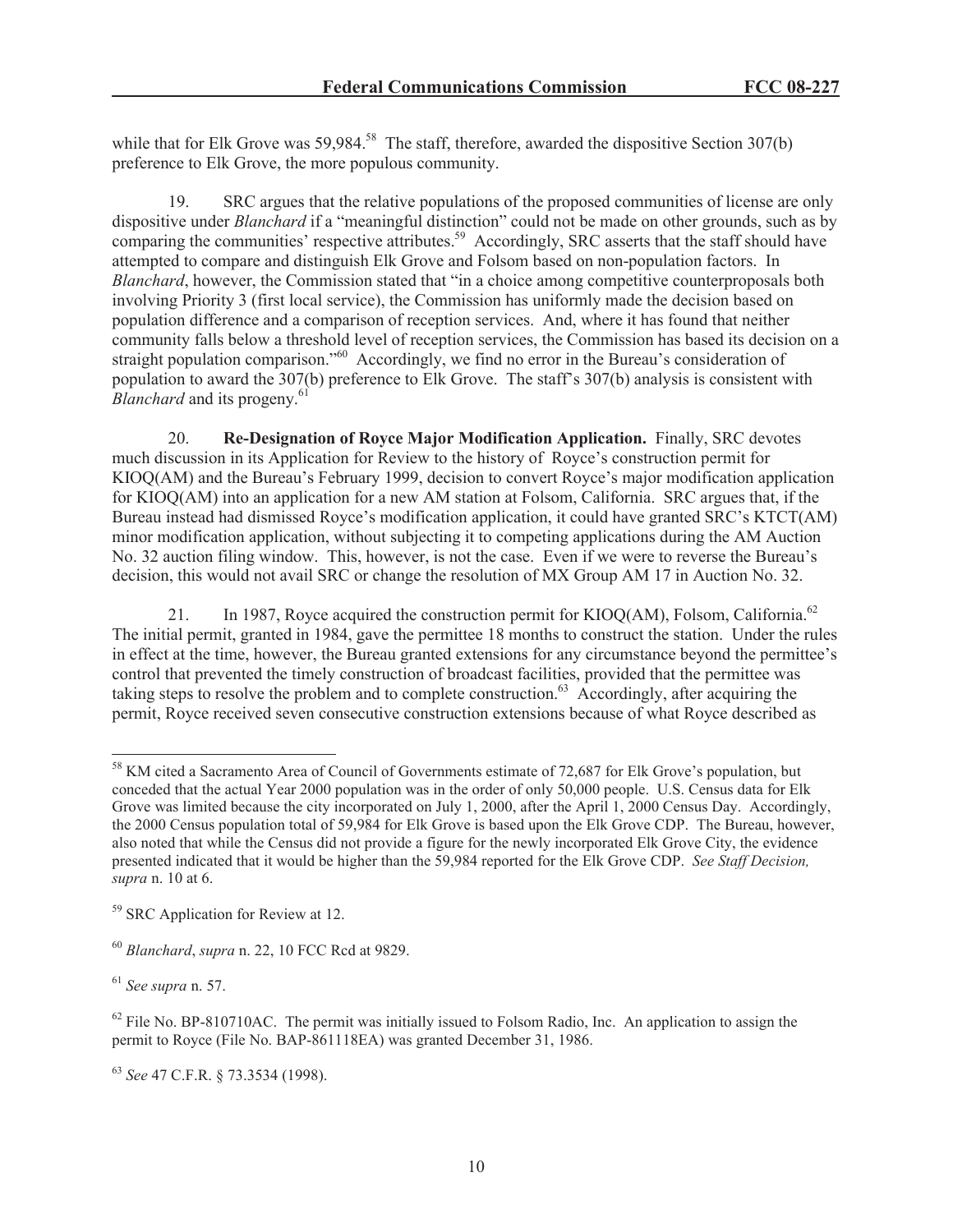the "interminable litigation" before the local zoning authority concerning its request to construct at the original KIOQ(AM) site. $64$ 

22. In the 1998 *Streamlining Report and Order*, the Commission lengthened the construction period for all initial construction permits to three years and modified and limited the standards under which it would grant extensions to broadcast construction permits.<sup>65</sup> Under the new procedures, the Commission chose not to extend construction permits because of protracted zoning proceedings.<sup>66</sup> Because of this policy change, Royce's construction permit for KIOQ(AM) would have expired, without further opportunity for extension, on February 16, 1999. Accordingly, on January 19, 1999, Royce filed a request to process its pending major modification application for KIOQ(AM) as an application for a new AM station at Folsom, California. In its request, Royce argued that (1) although the delay in construction resulting from the zoning proceedings was a factor beyond its control under the former rules pertaining to extension requests, the Commission's decision in the *Streamlining Report and Order* to no longer consider zoning problems outside a permittee's control mandated cancellation of its permit, and (2) its August 29, 1997, modification application,<sup>67</sup> which sought to move the station to a new site and escape the zoning litigation at the original KIOQ(AM) site, had not received timely consideration. The Bureau granted Royce's request on February 9, 1999, re-designating the KIOQ(AM) major change application as an application for a new AM broadcast station.<sup>68</sup> On review, SRC asserts there was no rational basis for the conversion of the modification application to one for a new station and that the staff should have instead dismissed the application.<sup>69</sup>

<sup>66</sup> The Commission concluded that the three-year construction period "provides ample time to complete [the zoning] process and construct the station or choose a new site free from zoning difficulties." *Streamlining Report & Order*, 13 FCC Rcd at 23091. The three-year construction period is only "tolled" for certain limited encumbrances: acts of God, administrative and judicial review of a permit grant, failure of a condition precedent on the permit, or judicial action related to necessary local, state, or federal requirements. *See* 47 C.F.R. § 73.3598(b).

<sup>67</sup> File No. BMP-970829AA.

<sup>68</sup> *See February 9, 1999, Staff Decision, supra* n. 12*.*

<sup>64</sup> *See, e.g.*, File No. BMP-941110DB (extending the permit from March 27 to September 27, 1995).

<sup>65</sup> *See Biennial Regulatory Review – Streamlining of Mass Media Applications, Rules, and Processes*, Report and Order, 13 FCC Rcd 23056 (1998) ("*Streamlining Report & Order*"), *recon. granted in part and denied in part*, 14 FCC Rcd 17525 (1999).

 $^{69}$  On review, SRC reiterates that Royce's major modification application for KIOQ(AM) should have been dismissed due to violation of the Commission's inconsistent application rule. Specifically, SRC argues that Royce's 1997 application to modify the KIOQ(AM) construction permit conflicted with its 1996 KIOQ(AM) modification application (File No. BMP-960907AA), which was the subject of an application for review, and thus still pending and undecided. The purpose of the inconsistent application rule (47 C.F.R. § 73.3518) is to prevent the waste of staff resources by processing two applications which cannot both be granted. *See, e.g., Premier Broadcasting, Inc.*, Memorandum Opinion and Order, 7 FCC Rcd 867 (1992). In its February 9, 1999, decision, the staff granted Royce's request to withdraw its application for review of the staff's denial of its 1996 modification application. Accordingly, as the staff adequately explained, because Royce's 1996 modification application was no longer subject to processing, Section 73.3518 was not violated because staff resources were not expended processing inconsistent modification and new station applications.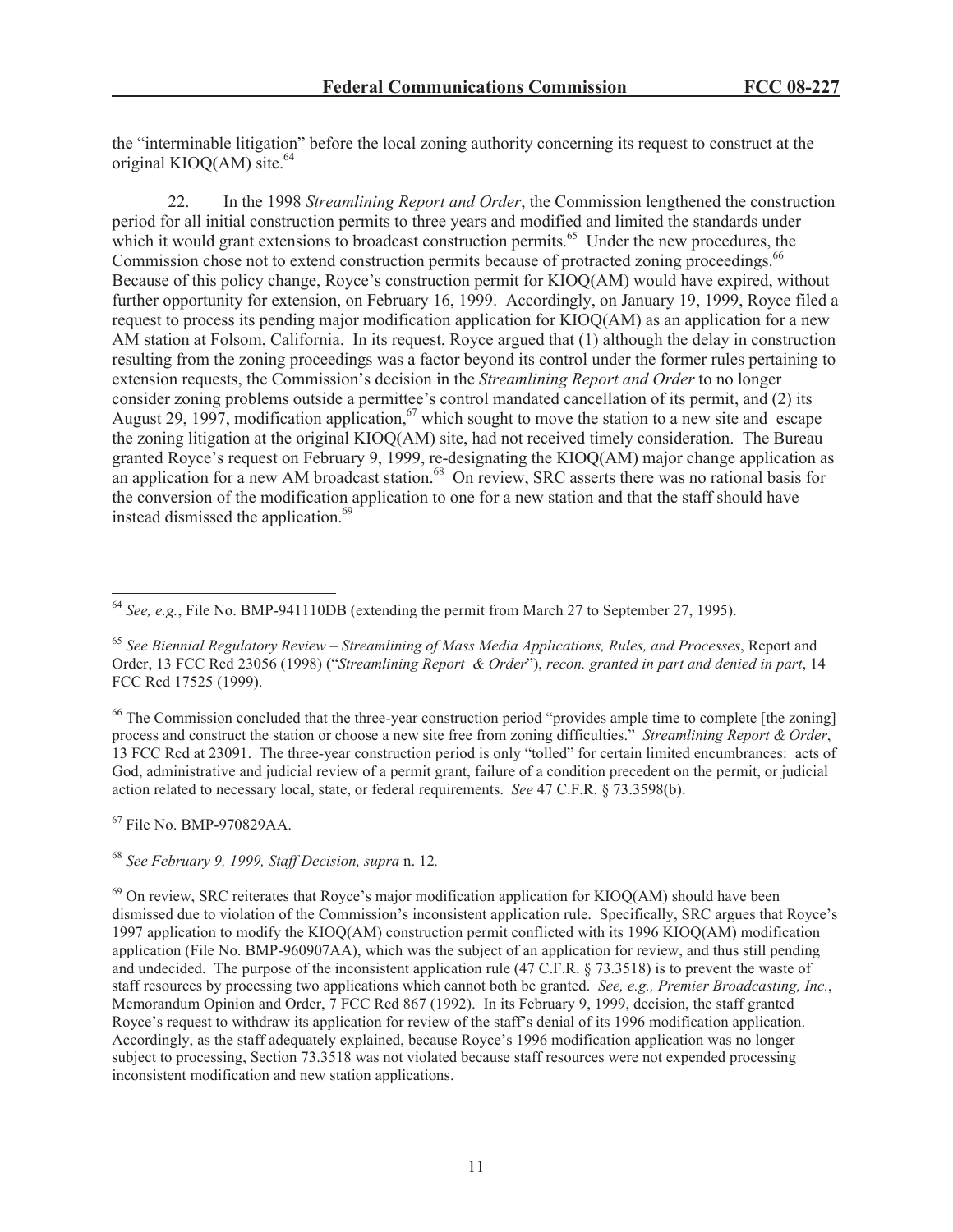23. Even assuming, *arguendo*, that we reversed the Bureau's re-designation decision, this would not change the resolution of MX Group AM 17 in Auction 32.<sup>70</sup> SRC's speculative theorizing of what "could have been" is irrelevant. As explained in the *Staff Decision*, dismissal of the Royce application would *not* have resulted in a grant of the SRC KTCT(AM) minor modification application. SRC filed this application seeking to change the nighttime antenna system of KTCT(AM) on August 30, 1996. At that time, an AM minor change application remained subject to mutually exclusive proposals until the staff disposed of the application.<sup>71</sup> In 1999, the Commission modified its rules to extend first come/first served processing to applicants for minor changes to AM facilities.<sup>72</sup> Pending minor change applications, such as the KTCT(AM) application, that were mutually exclusive with any other application as of the *Tech I* effective date (May 21, 1999) were to be handled under the Commission's competitive bidding procedures.<sup>73</sup> The KTCT(AM) application was not just mutually exclusive with Royce's application. It was also mutually exclusive with another new station application that had never been cut off – Zahn's application for a new station at Clovis, California.<sup>74</sup> Accordingly, even if the staff had dismissed Royce's application, the KTCT(AM) application was still mutually exclusive with Zahn's application, and thus subject to inclusion in the first AM auction.<sup>75</sup>

24. **Inconsistent Application Rule.** Section 73.3518 of the Rules (the "Inconsistent Application Rule")<sup>76</sup> prohibits the filing of inconsistent or conflicting applications by, on behalf of, or for the benefit of, the same applicant. The Inconsistent Application Rule was promulgated in the comparative hearing context because of "concern that processing and hearing applications which cannot all be granted because of the limits of the multiple ownership rules may waste the Commission's

 $71$  47 C.F.R. § 73.3571(a) (1996).

<sup>72</sup> *See 1998 Biennial Regulatory Review – Streamlining of Radio Technical Rules in Parts 73 and 74 of the Commission's Rules,* Report and Order, 14 FCC Rcd 5272 (1999) ("*Tech I*").

<sup>73</sup> *Id.* at 5284; *see also Royce International*, *supra* n. 27, 18 FCC Rcd at 16062.

<sup>74</sup> The Royce and Zahn applications were both filed in August 1997. File Nos. BMP-19970829AA and BP-19970815AC.

 $70$  We recognize that the Bureau currently prohibits the reclassification of modification applications as new station applications. Such reclassification would enable applicants to warehouse spectrum and circumvent the Commission's three-year construction deadline. *See, e.g., V.I. Stereo Communications Corp*., Memorandum Opinion and Order, 21 FCC Rcd 14249 (2006). On rare occasions in the past, however, the staff has reclassified a pending application from modification of an existing station to an application for a new station. While we do not condone this practice, we nevertheless uphold the staff's February 9, 1999, re-designation decision in light of the unique circumstances of this particular case, which arose during the time the staff was transitioning to the new and more stringent construction period rules. We direct the Bureau, however, to continue its current policy barring reclassification of modification applications as new station applications.

<sup>75</sup> *See Royce International*, *supra* n. 27, 18 FCC Rcd at 16064 ("the staff properly included the KTCT Application with the other mutually exclusive applications in MX Group AM 17."). As discussed above, the Bureau properly awarded the Section 307(b) preference to KM's Elk Grove application over, *inter alia*, SRC's KTCT(AM) minor change application, Zahn's Clovis application, and Royce's and SRC's Folsom applications. The dismissals will not preclude the applicants from re-filing. In the AM broadcast service, unsuccessful applicants may always re-apply in a future auction filing window. Indeed, AM minor change applications are not limited to filing windows, but may be filed at any time. *See* 47 C.F.R. § 73.3571(f).

<sup>76</sup> 47 C.F.R. § 73.3518.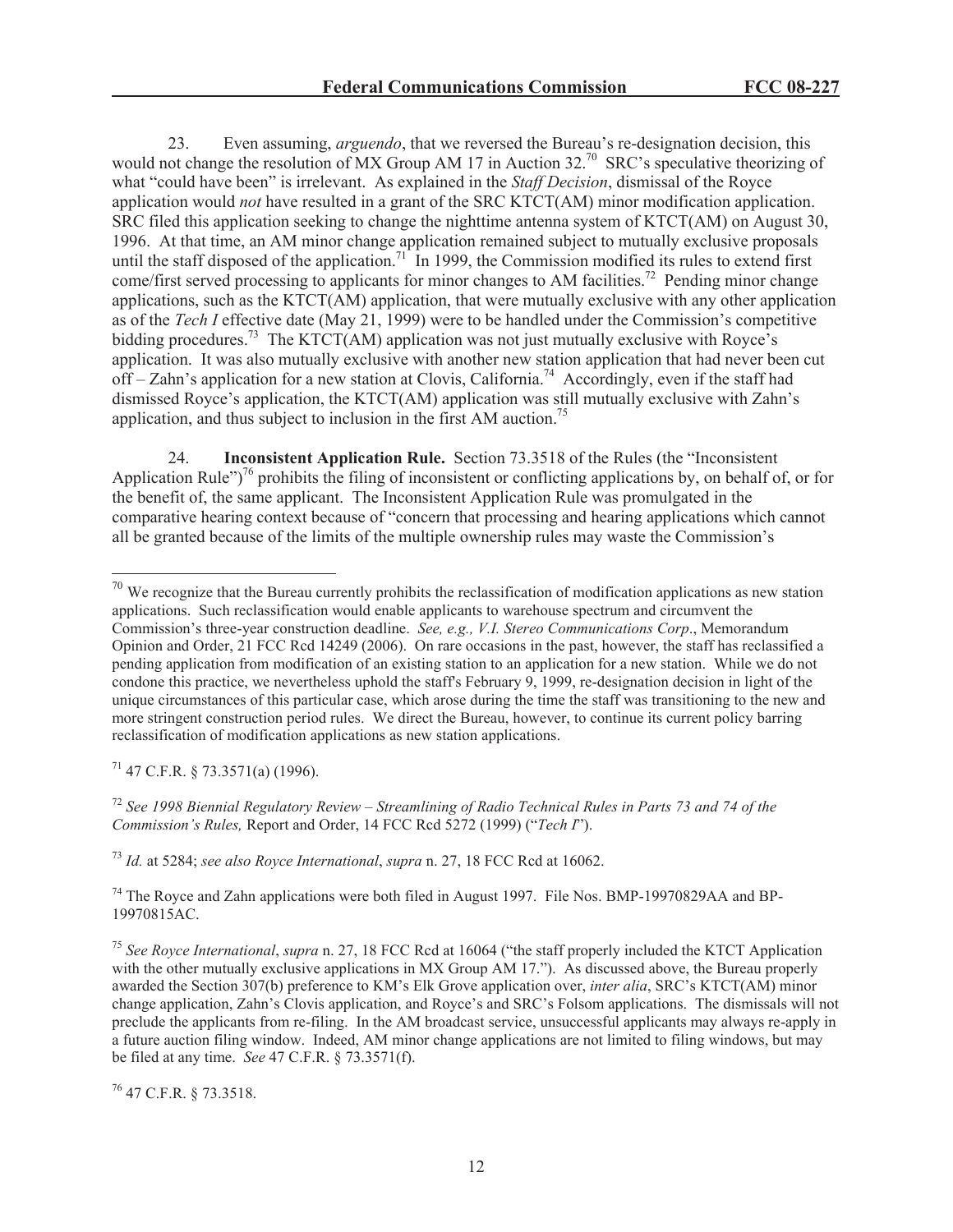resources, unfairly prejudice other applicants, and delay service to the public."<sup>77</sup> The primary purpose of the Inconsistent Application Rule is to expedite application processing procedures by avoiding "the disruption of having two inconsistent applications contemporaneously being studied by the staff."<sup>78</sup>

25. The submission of KM's two short-form applications for new AM stations at Fowler and Elk Grove, California in the AM Auction No. 32 filing window does not frustrate the policy of administrative effectiveness promulgated by Section 73.3518. As we have explained, under the Commission's broadcast auction rules, the staff does not engage in a pre-auction study of applications for technical acceptability and grantability.<sup>79</sup> The full legal and technical review is not performed until the filing of the complete Form 301 long-form application.<sup>80</sup> Accordingly, because KM's short-form applications were not yet subject to processing, Section 73.3518 was inapplicable at this stage.

26. For this reason, during the initial short-form Form 175 stage of the AM auction process, we place no limit on the number of short-form proposals a single applicant may file during the window.<sup>81</sup> Section 73.3518 does not apply, and has never applied, to short-form applications in the auction context. This is not the type of situation the Inconsistent Application Rule has proscribed.<sup>82</sup> Accordingly, the Bureau did not err in refusing to dismiss KM's short-form proposals based on the alleged violation of the Inconsistent Application Rule and then considering both KM's Elk Grove and Fowler proposals in the Bureau's Section 307(b) analysis.

27. In contrast, once an applicant files a long-form application, it becomes necessary to apply the procedural protections of Section 73.3518 to avoid expending Commission resources on processing two long-form applications if both cannot be granted. Accordingly, during this later stage in AM Auction 32, the Bureau specifically warned applicants that the submission of the complete Form 301 application may violate the Inconsistent Application Rule and directed applicants that had previously filed Form 301

<sup>79</sup> *See Broadcast First Report and Order*, *supra* n. 15, 13 FCC Rcd at 15979.

<sup>80</sup> *Id.*

<sup>77</sup> *William H. Hernstadt*, Memorandum Opinion and Order, 56 RR 2d 948, 949 (1984); *see also Valley Broadcasting Co.*, Memorandum Opinion and Order, 58 RR 2d 945 (1985).

<sup>78</sup> *KKAP Broadcasting Company*, Decision, 38 RR 2d 752, 753 (1976); *see also Big Wyoming Broadcasting Corp.*, Memorandum Opinion and Order, 63 RR 2d 981 (1987); *Atlantic Radio Communications, Inc.*, Hearing Designation Order, 6 FCC Rcd 4716 (1991); *Jersey Shore Broadcasting Corp. v. FCC*, 37 F.3d 1531, 1537 (D.C. Cir. 1994) ("*Jersey Shore*") ("[t]he inconsistent application rule exists primarily to protect Commission resources and processes.").

<sup>81</sup> *See AM Auction 32 Window Notice, supra* n. 8. Similarly, in the FM auction context, there is no limit on the number of FM construction permits an applicant may select to pursue during the initial Form 175 filing window. *See, e.g. Auction of FM Broadcast Construction Permits Scheduled for March 7, 2007*, Public Notice, 21 FCC Rcd 12957 (MB 2006).

<sup>&</sup>lt;sup>82</sup> Zahn cites *Jersey Shore in* support of its argument that Section 73.3518 dictates the dismissal of KM's short-form auction applications. Zahn's reliance on *Jersey Shore*, however, is misplaced since unlike this case, *Jersey Shore*  addressed complete Form 301 applications in the comparative hearing context.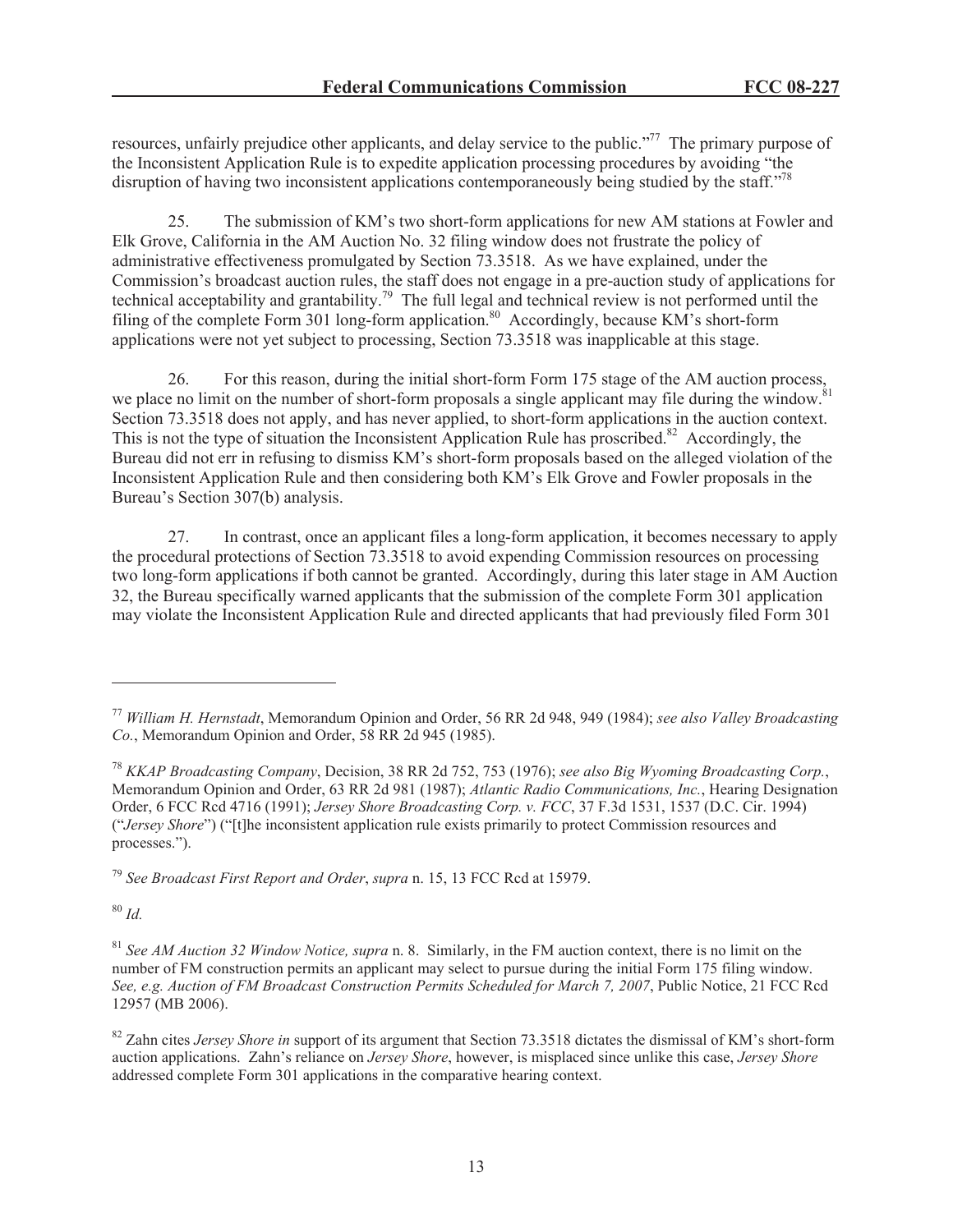applications covering the same facilities for which new or major change technical proposals were submitted in the auction window, to request dismissal of the prior-filed applications.<sup>83</sup>

28. Zahn argues, however, that if the *Staff Decision* is not reversed, it will encourage applicants to file specious applications all over the country without regard to whether the proposals are actually feasible.<sup>84</sup> We find Zahn's concerns unfounded and unpersuasive. As we have explained, we have ample tools at our disposal to discourage unqualified applicants from participating in the auction process.<sup>85</sup> Such tools afford adequate safeguards against applicants filing applications for speculative purposes.

### **IV. ORDERING CLAUSE**

29. Accordingly, IT IS ORDERED, that the Application for Review filed by Susquehanna Radio Corp. IS DENIED, and the Petition for Reconsideration filed by James K. Zahn IS DENIED.

FEDERAL COMMUNICATIONS COMMISSION

Marlene H. Dortch Secretary

<sup>83</sup> *See, e.g., AM Auction No. 84 Singleton Applications,* Public Notice, 19 FCC Rcd 22569 (MB 2004). <sup>84</sup> Zahn Petition at 4.

<sup>85</sup> *See Broadcast First Report and Order*, *supra* n. 15, 13 FCC Rcd 15979; *see also* 47 C.F.R. §§ 1.2104(g)(2), 1.2107(b), 1.2109(c).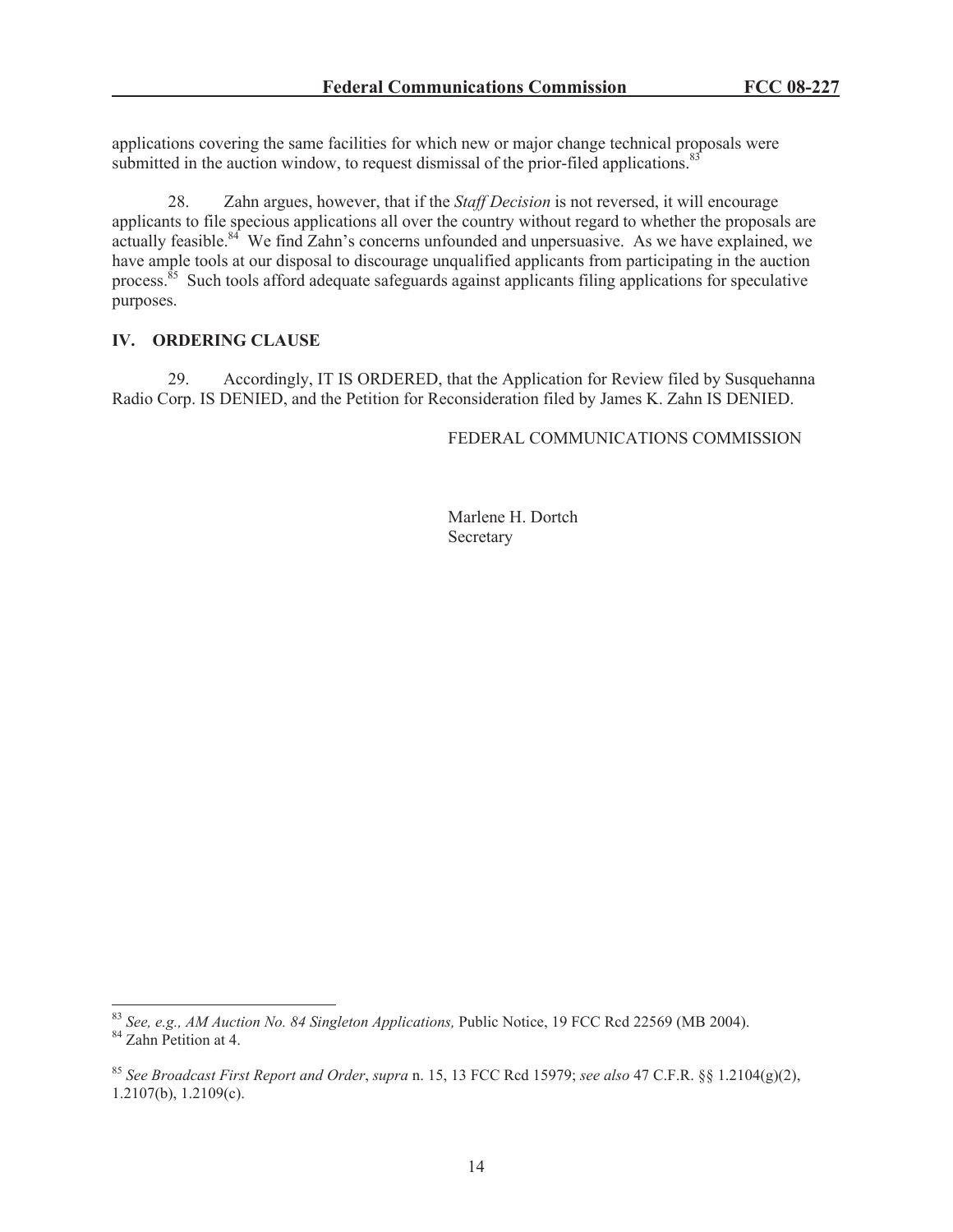### **STATEMENT OF COMMISSIONER MICHAEL J. COPPS**

*Re: Amendment of Section 73.202(b), Table of Allotments, FM Broadcast Stations (Emmetsburg, Sanborn and Sibley, Iowa, and Brandon, South Dakota, MM Docket No. 01-65, et al.; Applications of Kidd Communications for a Construction Permit for a New AM Station at Truckee, California, Pamplin Broadcasting-Oregon, Inc. for a Construction Permit for a New AM Station at Jacksonville, Oregon, File Nos. BNP-20000201AFK and 20000131ABP; Royce International Broadcasting Co., Application for a New AM Broadcast Station at Folsom, California, File No. BP-19970829AA, et al.*

I have discussed previously the need to revisit our radio allotment priorities in order to ensure that we are meeting our statutory obligation to provide "a fair, efficient, and equitable distribution of radio licenses."<sup>1</sup> Section 307(b) means that rural as well as urban communities are entitled to a fair distribution of service. I am concerned, however, that our existing allotment rules may unduly favor urban applicants by awarding, for instance, a dispositive preference to proposals that serve the greater number of people even if that number is relatively small. The end result is that rural applicants often never even get the chance to bid at auction because the urban applicants are awarded a dispositive preference, typically under the catch-all priority for "other public interest matters."

I am pleased that my colleagues have agreed to examine our radio allotment and assignment criteria as part of the recently released Rural Radio Service Notice of Proposed Rulemaking.<sup>2</sup> In the meantime, these cases adhere to current precedent and I therefore accept the results.

<sup>1</sup> *See* 47 U.S.C. § 307(b); *See also Concurring Statement of Commissioner Michael J. Copps, In re Applications of Jeffrey B. Bate for a New AM Broadcast Station at Mesquite, Nevada and Jeffrey Eustis for a New AM Broadcast Station at Johnstown, Colorado, and In re Applications of Jeffrey B. Bate for a New AM Broadcast Station at St. George, Utah and Andrew Johnson for a New AM Broadcast Station at Winchester, Nevada.*

<sup>2</sup> *Policies to Promote Rural Radio Service and Streamline Allotment and Assignment Procedures*, Notice of Proposed Rule Making, FCC 09-30, (*rel*. Apr. 20, 2009).